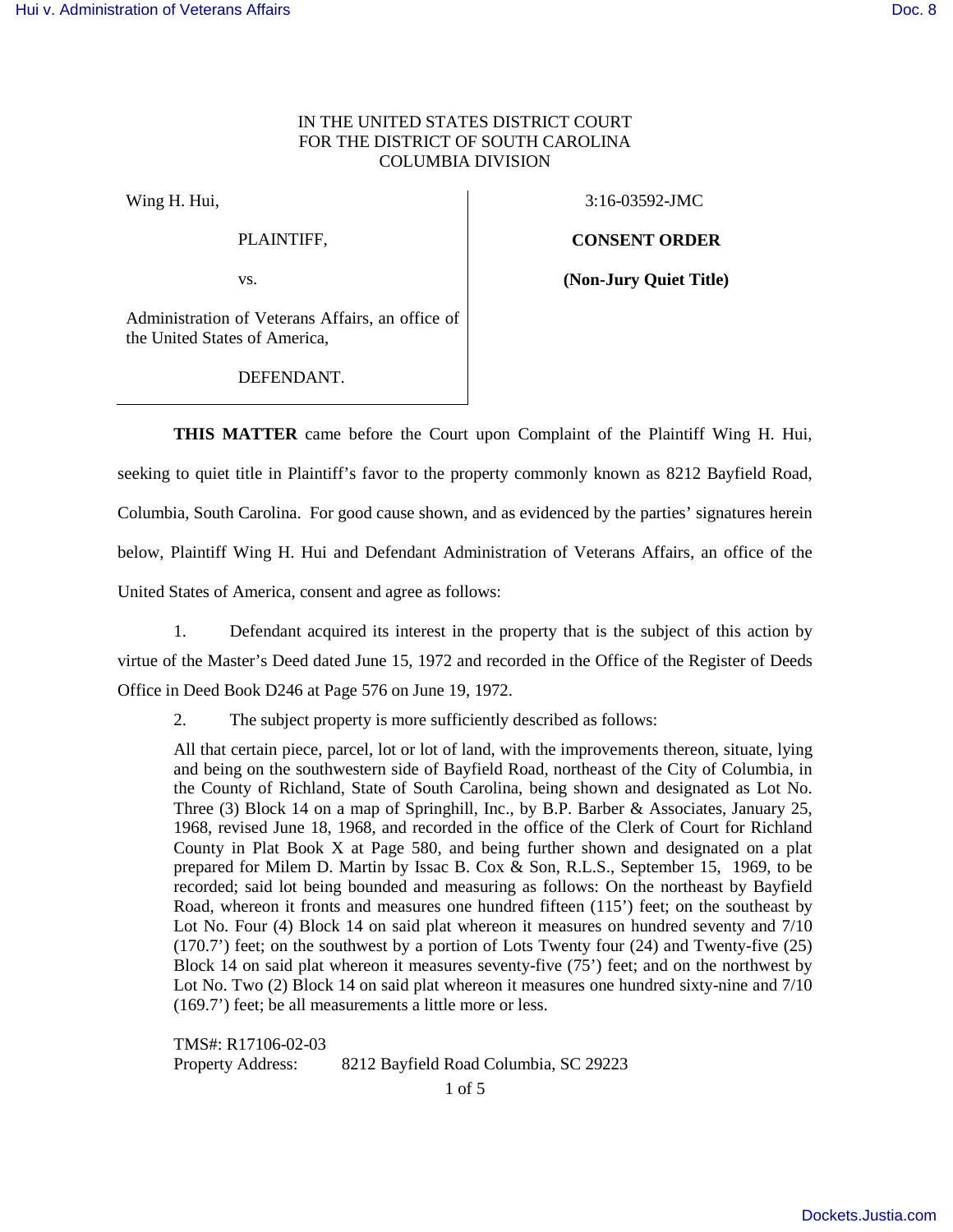3. Thereafter, Defendant entered into an Installment Contract for the Sale of the abovedescribed property to Glennon Wade and Cecile M. Wade dated August 19, 1972.

4. For unknown reasons, the Installment Contract between Defendant and Glennon Wade and Cecile M. Wade was not recorded in the Register of Deeds Office of Richland County.

5. The Wades subsequently assigned their interest in the Installment Contract to Plaintiff, and Defendant transferred servicing of its loan to Chase Manhattan Mortgage Corporation.

6. Plaintiff purchased the property via a real estate transaction conducted by South Carolina attorney John Huggins, Esquire, now deceased. However, there is no remaining file documentation of this closing.

7. Plaintiff paid off the loan associated Installment Contract on or about July 2002.

8. Efforts to obtain a deed from the Defendant to Glennon Wade and Cecile M. Wade, and in turn to Plaintiff, have been unsuccessful.

9. Despite the conveyances set forth herein, *supra*, and Plaintiff's continuous possession of the subject property for over fourteen years to the exclusion of all others, Defendant is incorrectly reflected as the title holder to the subject property in the public records of Richland County.

10. Defendant no longer possesses any interest in the subject property

11. Plaintiff has continuously maintained ownership and possession of the subject property for more than fourteen years through present, to the exclusion of others.

12. Plaintiff has continuously paid property taxes on the property for over fourteen years.

13. For a continuous period of more than ten (10) years, Plaintiff has used, occupied, and claimed ownership of the subject property openly, hostilely, notoriously, exclusively, and continuously, and has done everything required by law to complete adverse possession.

**THEREFORE**, based upon the Plaintiff's satisfaction of the loan associated with the corresponding Installment Contract assigned to Plaintiff, Plaintiff's use and possession of the subject property to the exclusion of others for more than fourteen years, and the parties' consent hereto, it is Ordered that:

1. Title in and to the subject property is hereby quieted in Plaintiff Wing. H. Hui's favor in fee simple absolute;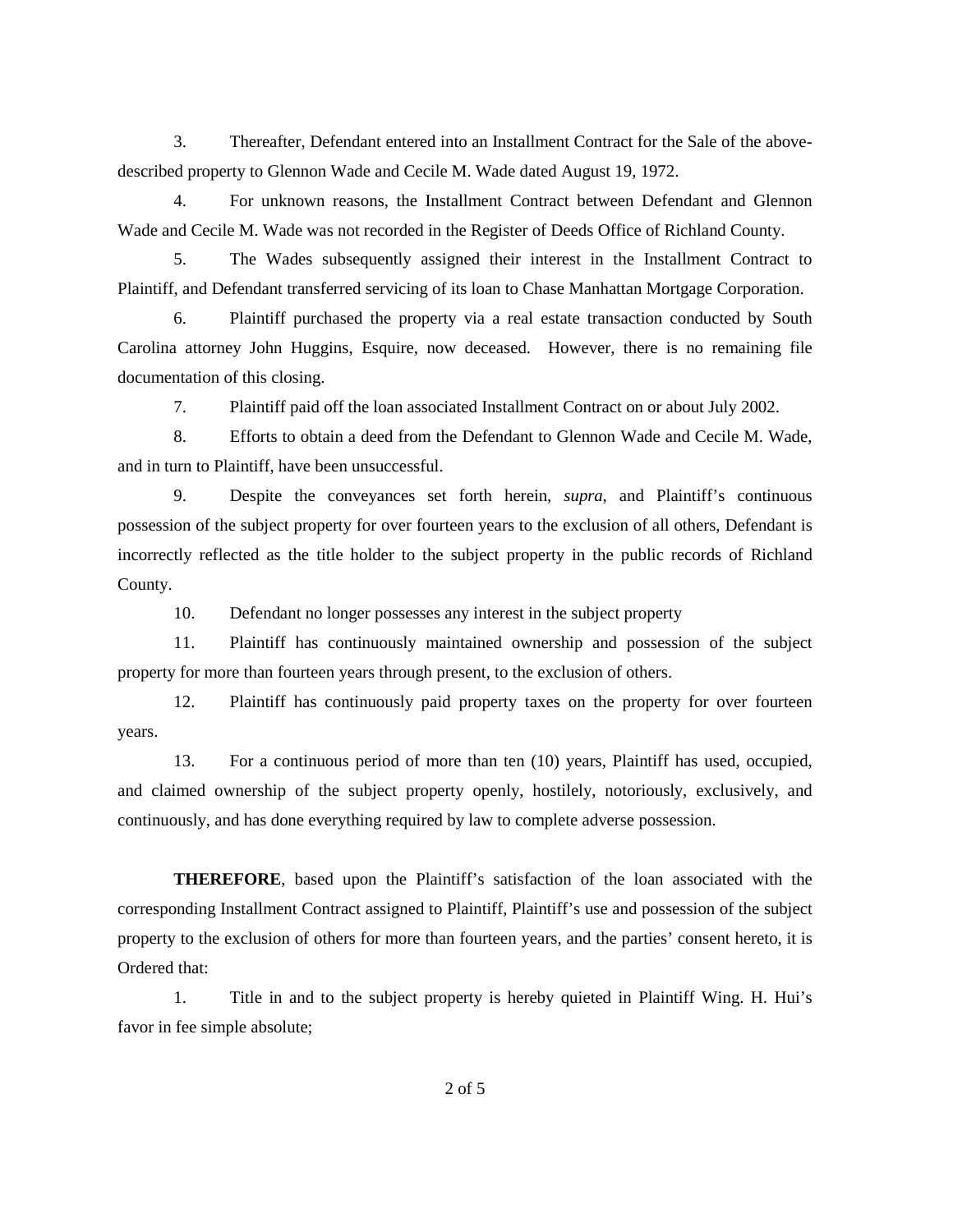2. Plaintiff Wing. H. Hui is hereby vested title to the subject property in fee simple absolute; and

3. Pursuant to South Carolina Code Section 15-53-20, *et seq.*, Plaintiff is hereby declared to be the sole owner in fee simple, forever barring any claim and/or right of the party defendant(s) who might claim any right, title, interest in or lien upon the real estate described in Plaintiff's Complaint.

# **IT IS SO ORDERED.**

s/J. Michelle Childs The Honorable J. Michelle Childs United States District Judge

Columbia, South Carolina January 27, 2017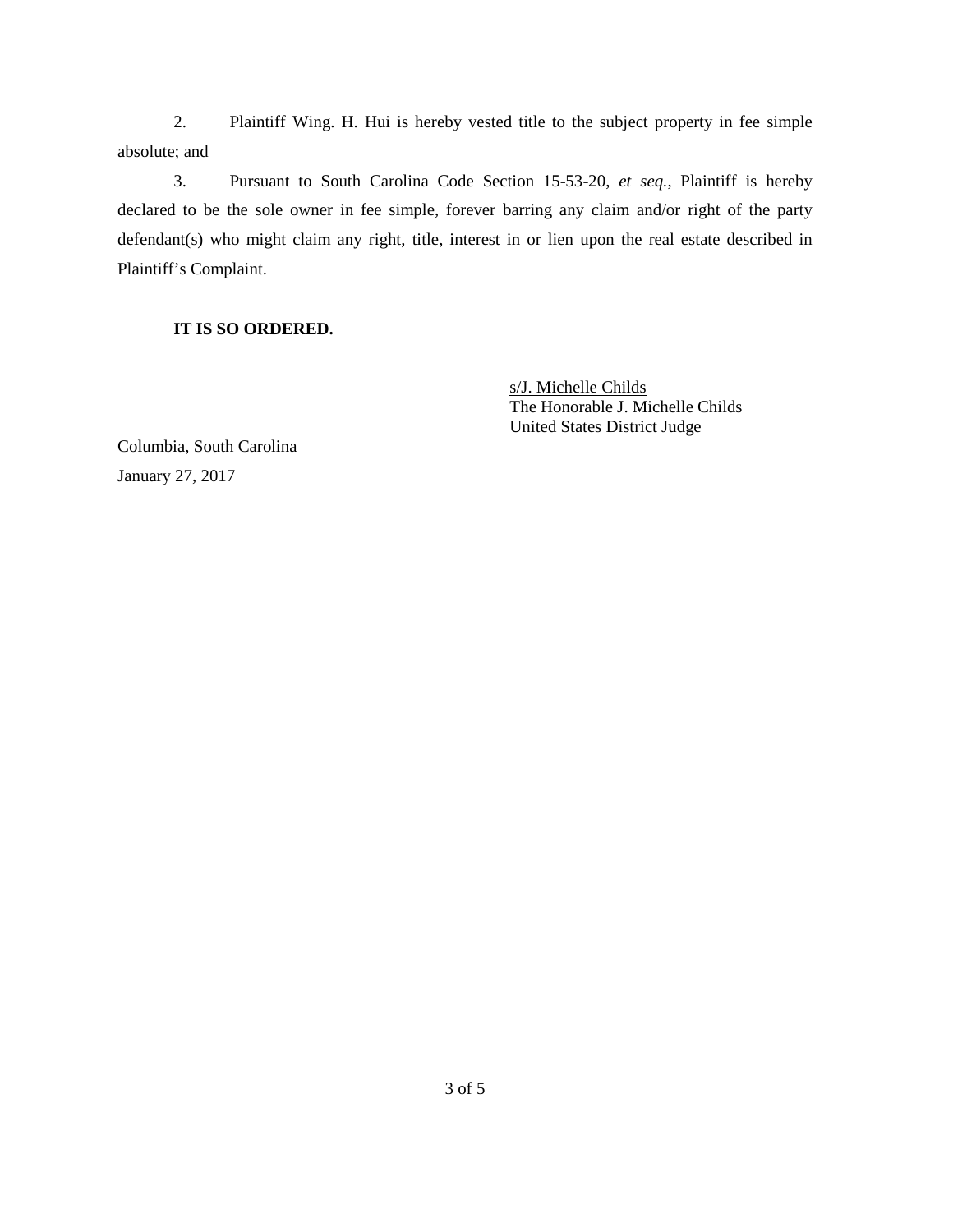3:16-03592-JMC *CONSENT ORDER*

### **WE SO CONSENT:**

### FINKEL LAW FIRM LLC

/S/ Magalie A. Creech (Dist. Id. No. 10871) Post Office Box 41489 Charleston, South Carolina 29423 Tel: (843) 577-5460 Facsimile: (866) 800-7954 mcreech@finkellaw.com *Attorneys for the Plaintiff*